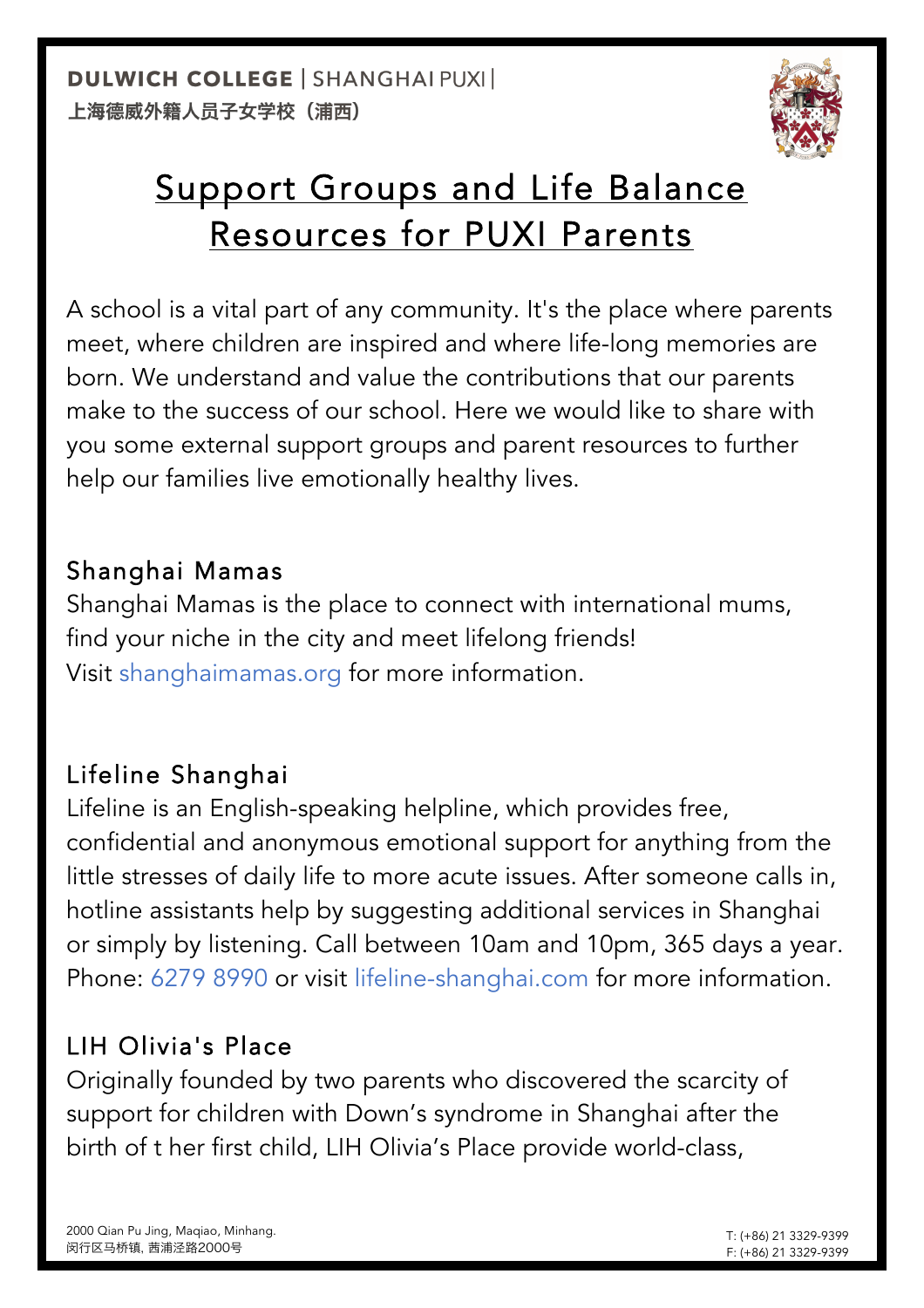**DULWICH COLLEGE | SHANGHAI PUXI |** 上海德威外籍人员子女学校(浦西)



multidisciplinary pediatric therapy services to children of all abilities, ages birth to 18 years.

35 YongJia Rd, 19th Floor (at Maoming Rd) HuangPu District, Shanghai, 200020, Phone: (8621) 5404-0058; 5404-0059 General Inquiries: service\_sh@lih-oliviasplace.com

### Shanghai United Family Healthcare

United Family Healthcare is an international healthcare organisation which provides comprehensive, integrated healthcare services including mental health treatment.

Emergency number: 2216 3999 or find out more at http://shanghai.ufh.com.cn/en/

## Shanghai International Mental Health Association (SIMHA)

Provides mental health services to the international communities in Shanghai, with approximately 40 member therapists representing 13 different nationalities and 11 languages.

Website: http://s-imha.com/?page\_id=144

## Shanghai Mental Health Center

Shanghai Mental Health Center is a Chinese orientated mental health clinic, which offers prevention as well as psychological counselling. There are six relevant departments, including: Clinical Psychology Department, Division of Mood Disorders, Geriatric Psychiatry, Child & Adolescent Psychiatry, Drug Abuse Treatment Centre, and Adult Psychiatry.Phone the Outpatient Department for appointments at 6438 7250 or find more at http://www.smhc.org.cn/